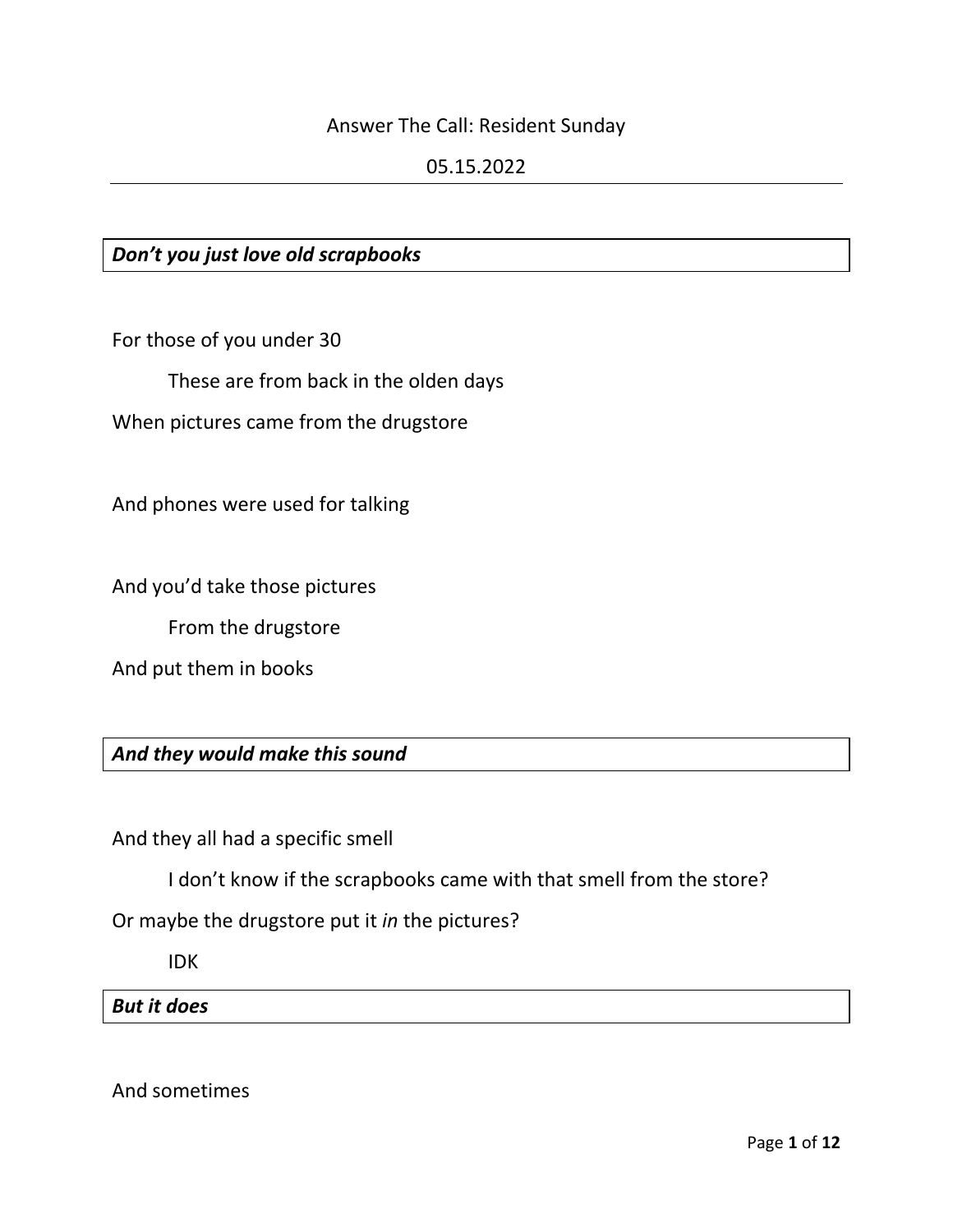On like a Friday night Families would gather around these books Lots of them A whole living room full of books And look at old pictures

And kids would be confused

Because grandma was like 17… in the picture

Let's just put this over here

We'll get to that in a minute

Today's a special day

You may not have realized it

When you rolled out of bed this morning

But today is a special day

Today marks the beginning

Of a significant period of time

In the history of our church

And maybe

If you'll make it a priority

Maybe

A significant period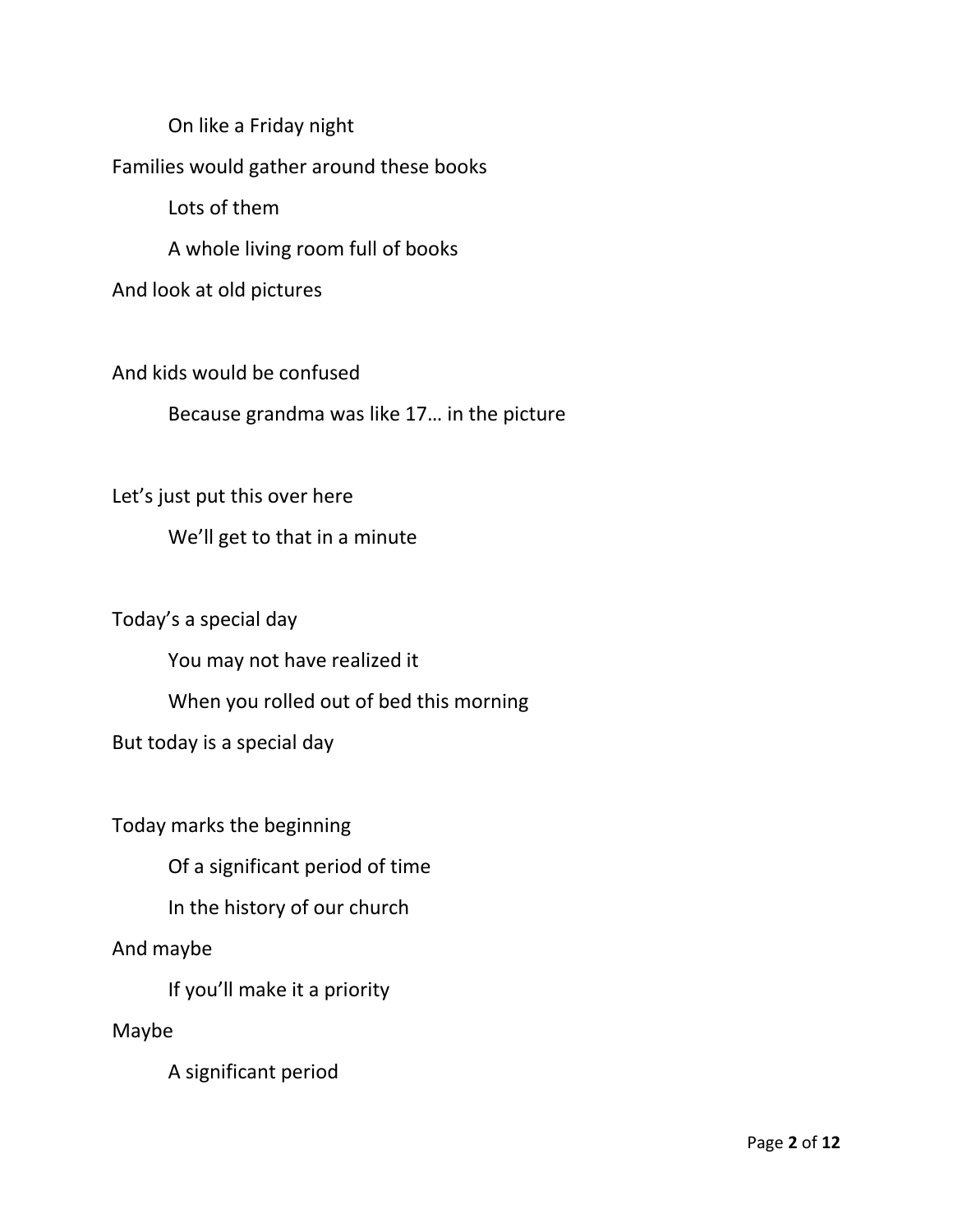In your life

We'll get to that in a minute

First, let me tell you a famous story

From the Old Testament part

Of the Bible

*Tell story of Elimilek & Naomi & 2 sons*

*Elimililek & sons die*

*Naomi sends her daughters-in-law back home*

**Ruth 1:16 - But Ruth replied, "Don't urge me to leave you or to turn back from you. Where you go I will go, and where you stay I will stay. Your people will be my people and your God my God.**

But that's not how it was read in your wedding

In weddings, this verse is always in the King James Version

**Ruth 1:16 (KJV) - And Ruth said, Intreat me not to leave thee, or to return from following after thee: for whither thou goest, I will go; and where thou lodgest, I will lodge: thy people shall be my people, and thy God my God:**

OK – show of hands

How many of you ever heard that old song?

Based on this verse?

Show of hands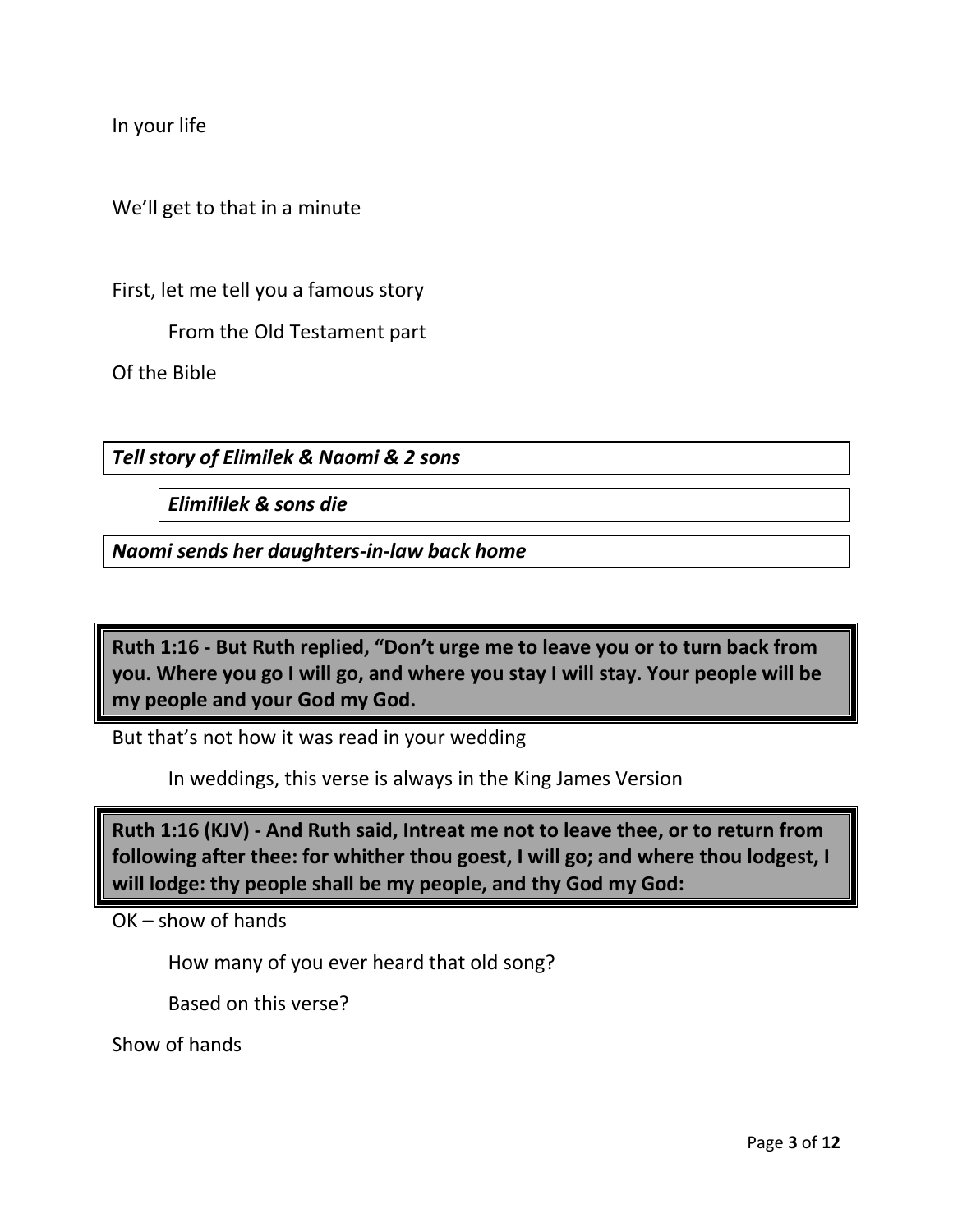True story

I was working on this

And pulled up this verse

And then for the next hour

I had that old wedding song in my head on repeat

Some of you will now too

You're welcome

So, Ruth remains faithful to Naomi Ruth stays in her life And God remains faithful to them both And blesses their life Because they remained faithful to Him

OK, I'm getting ready to bring out our residents

And they're nervous

I mean, how would you feel coming out right now

Nervous, right?

So, Carly has been around some all semester

Hannah has dropped in a few times

But this is Gabe's first week

And this all their first Sunday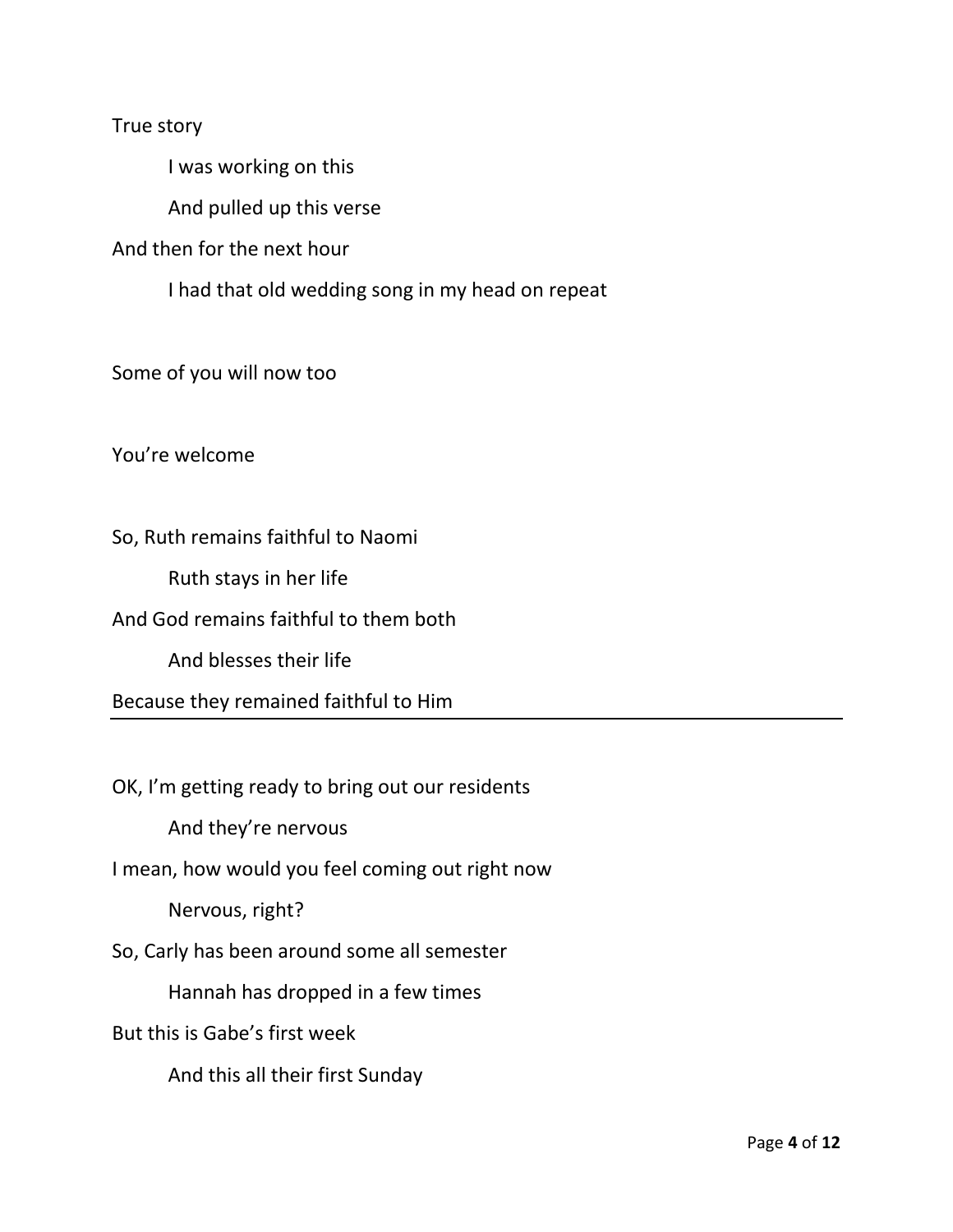As full-time residents

So, they're nervous

And I'm drawing this out

So right now

They're backstage holding their stools

Sweating it

*Cause they don't know how long I'm going to take*

So, they're nervous

So, I need you to help me

Help them

Feel welcome

Can you do that?

…

**All right – let's bring out our 2022 residents**

## **Our first question is for Carly**

Carly, take a minute to introduce yourself

Carly's great – you're going to love her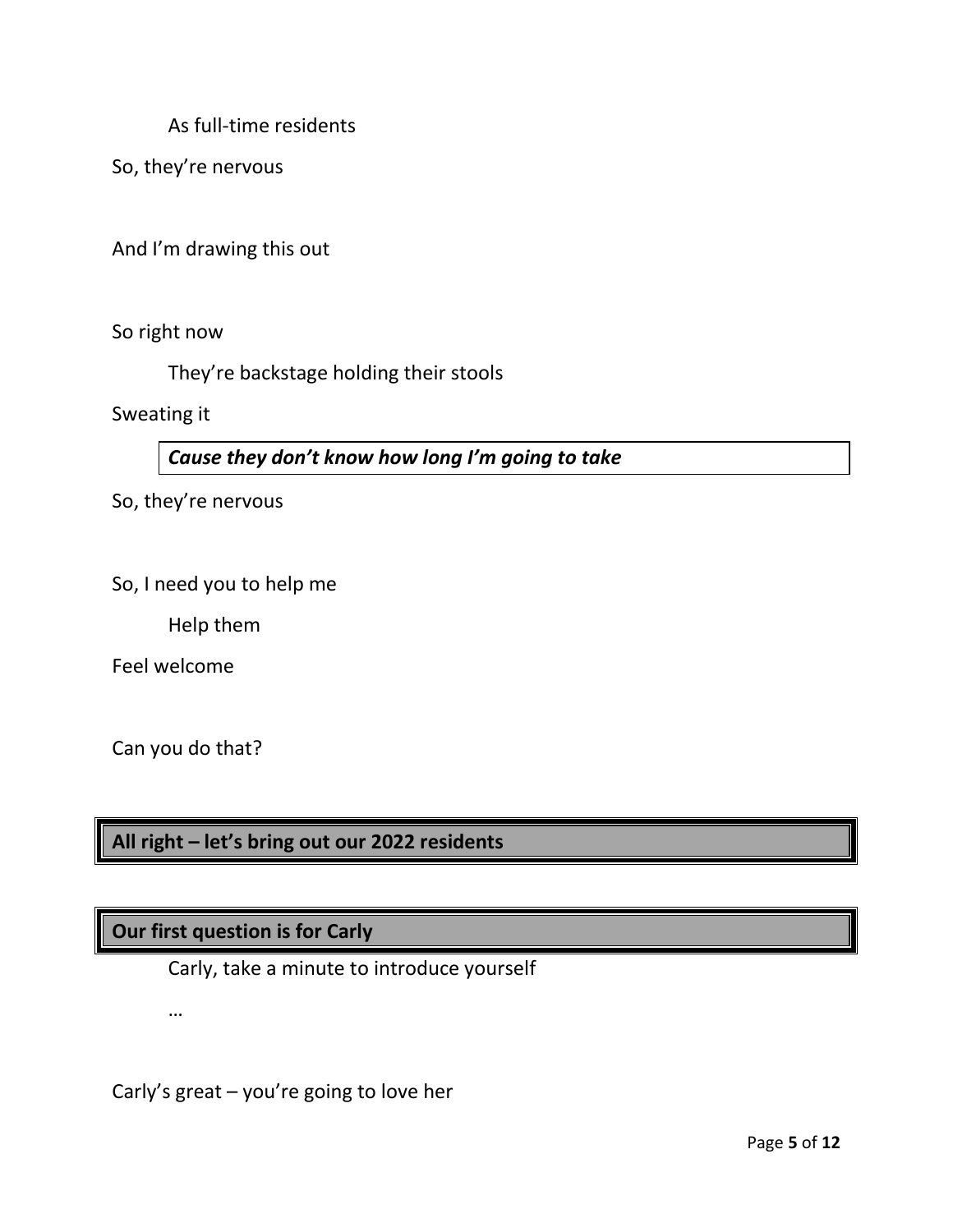Carly, our question for you today:

**One the amazing things about being in ministry is how the legacy of one minister begins the journey for another. Who is someone in ministry that influenced you and why?**

…

### **Our second question is for Gabe**

Gabe, take a minute to introduce yourself

…

Gabe's great – you're going to love him

Gabe, our question for you today:

**What area of ministry are you serving in for the residency and why?**

…

## **Our last question is for Hannah**

Hannah, take a minute to introduce yourself

…

Hannah's great – you're going to love her

Hannah, our question for you today:

**You have a fresh perspective and youth on your side. As people who will be influencing churches for this next generation, what is a hope you have for the local church?**

…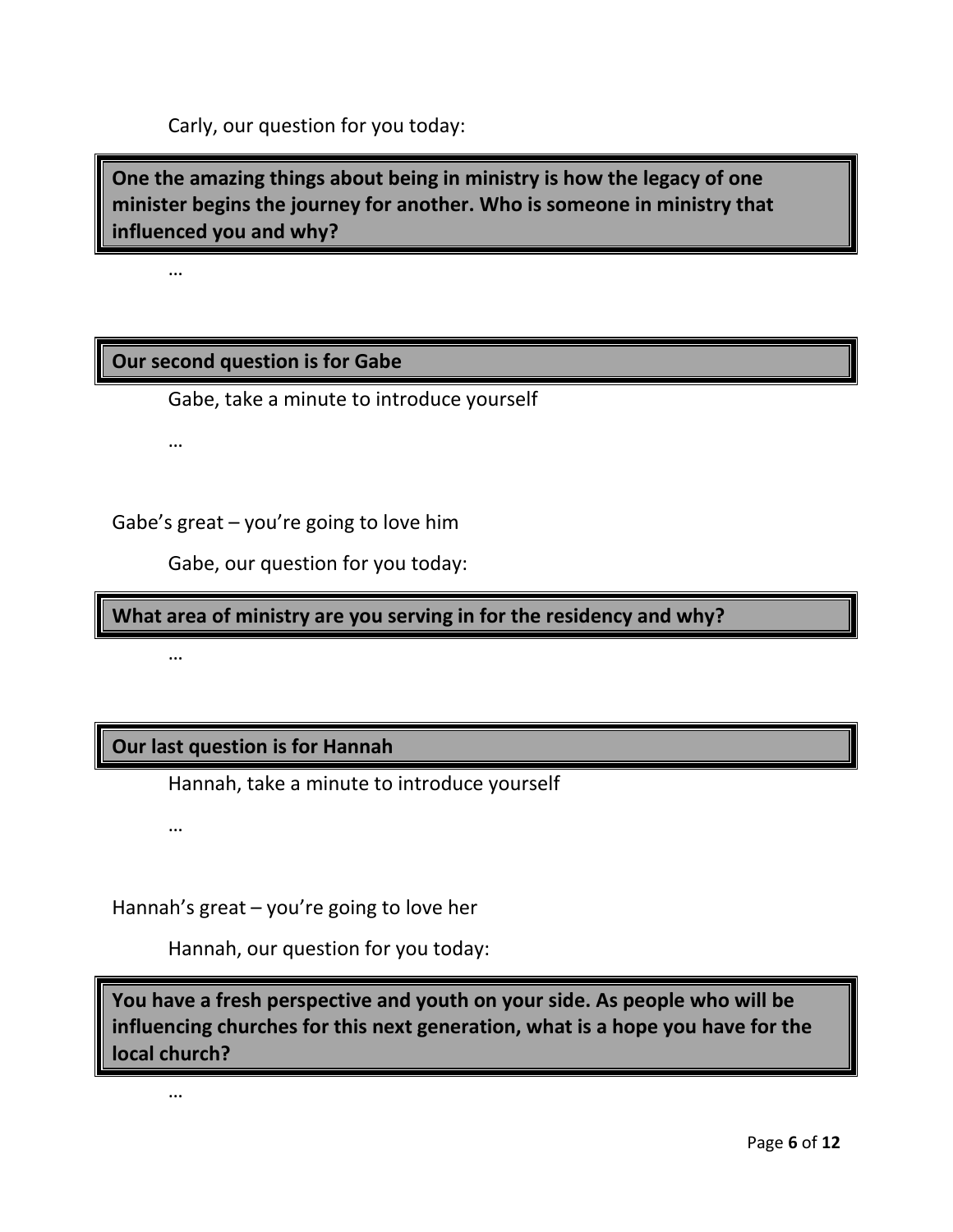### **This is a special bunch**

They are devoting their lives

To serving God

And serving the local church

And they deserve our respect

And they deserve our honor

Would you make a down payment on that honor?

Right… now?

So why did I come out here

With a scrapbook?

And why did I come out here

Talking about Ruth & Naomi?

Let me show you

**So, Ruth – Naomi's daughter in law**

Married a guy named Boaz

And they had a son

**And named him Obed**

**Ruth 4:16-17 - Then Naomi took the child in her arms and cared for him…**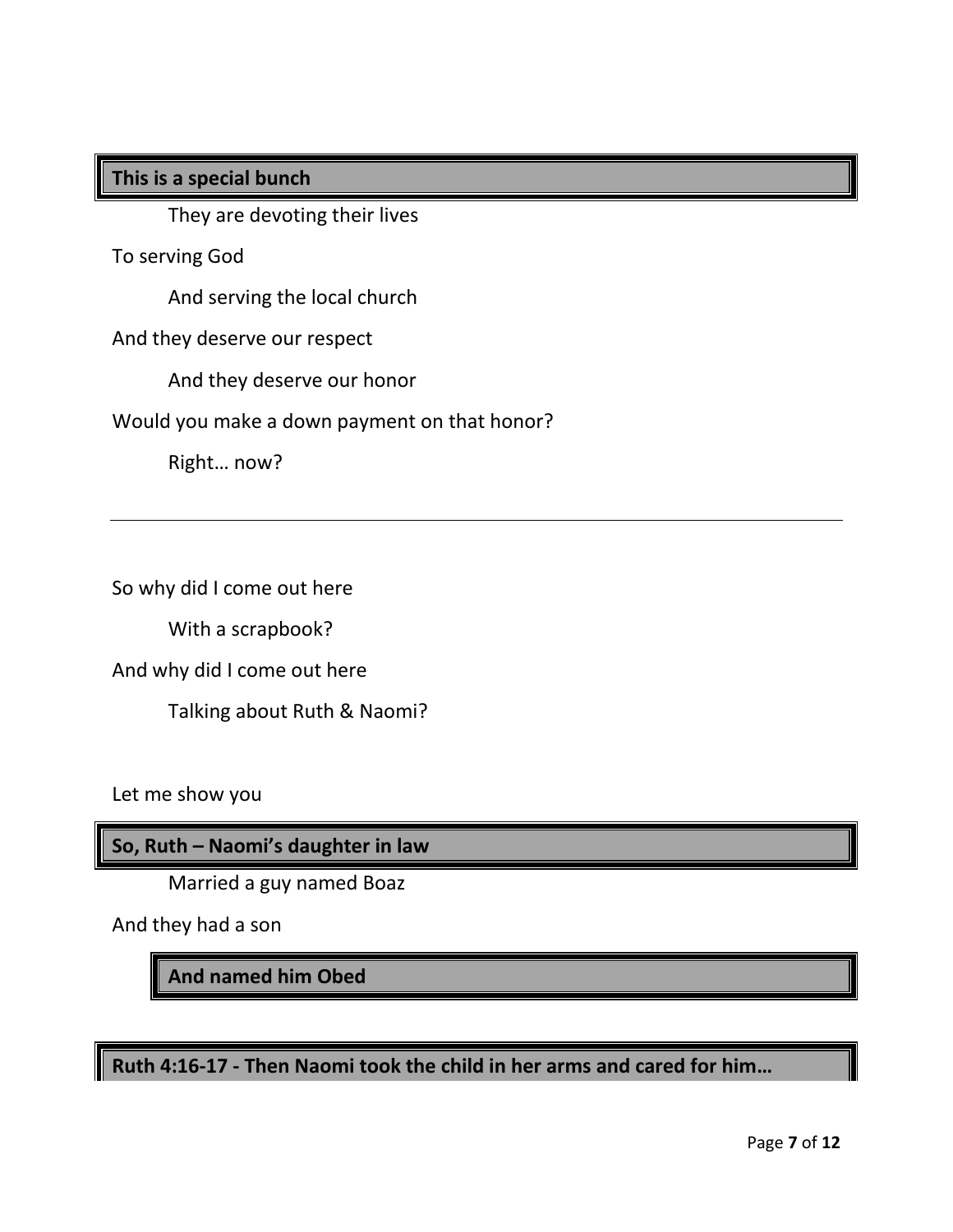# **He was the father of Jesse, the father of David.**

And then the book ends

With David's genealogy

Because David became the greatest king of Israel

And David's line

Later produced the Messiah, Jesus

**Most scholars think**

That the book of Ruth

Was only written because of David

Ruth's great-grandson

Naomi's great-great grandson

It is possible

That the only reason you've heard of Ruth

The only reason you've heard of Naomi

The only reason you've heard someone sing

Whither thou goest

Is because of Ruth's great grandson

It is quite possible

That the most important thing Ruth ever did

Was not take care of Naomi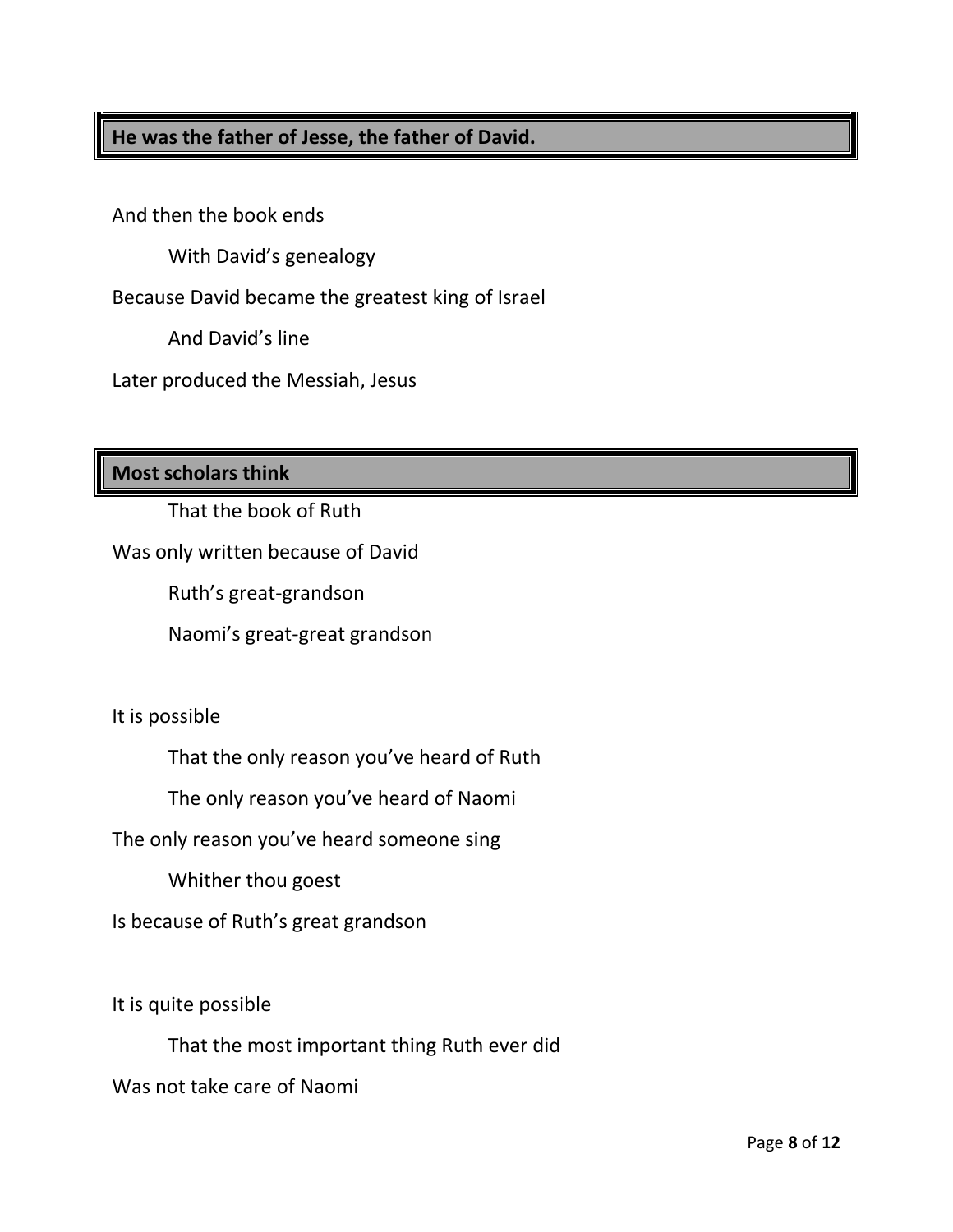But take care of her son Obed Who took care of his son Jesse Who took care of his son David

Maybe the most important thing Ruth did Was give the world David

And maybe the most important thing We'll do this year Is give the world Carly or Gabe or Hannah

It's possible that the most important thing From history's vantage point The most important thing WellSpring ever does We don't know this side of Heaven

Naomi probably never met David This side of Heaven

It's possible the most important thing WellSpring ever does Is give the world

Carly or Gabe or Hannah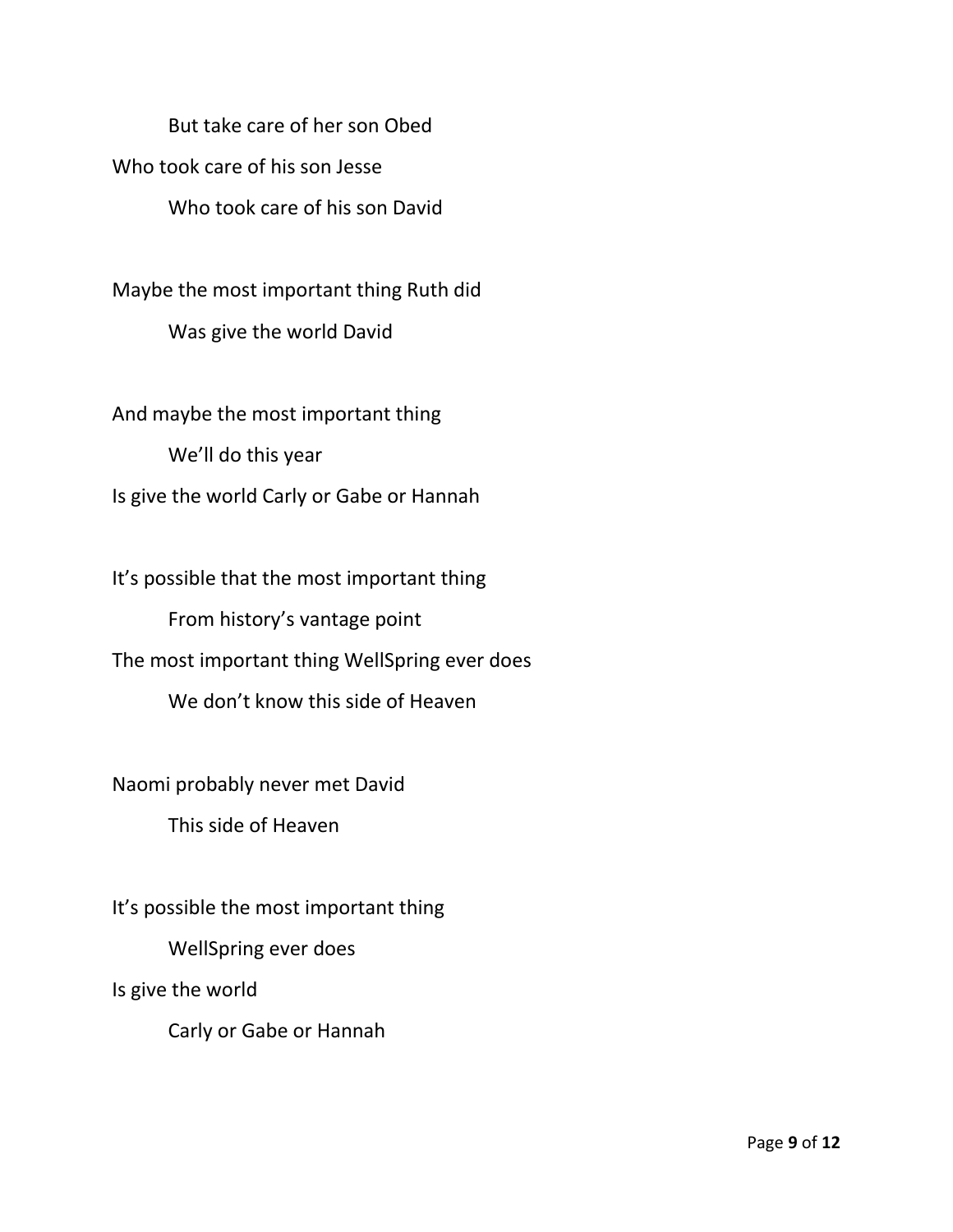I want us to invest in them

Love them

Support them

It will bless them

It will bless you

And it may be the most important thing

We ever do

# **Live your life for more than this moment**

If we would live our life

For more than this moment

We would invest in our kids

With our great-great-grandkids in mind

If we would live our life

For more than this moment

We would invest in these three amazing young leaders

Knowing that one of them may change the world

If we would live our life

For more than this moment

We would invest in WellSpring's kids & students

Knowing that one of them may change the world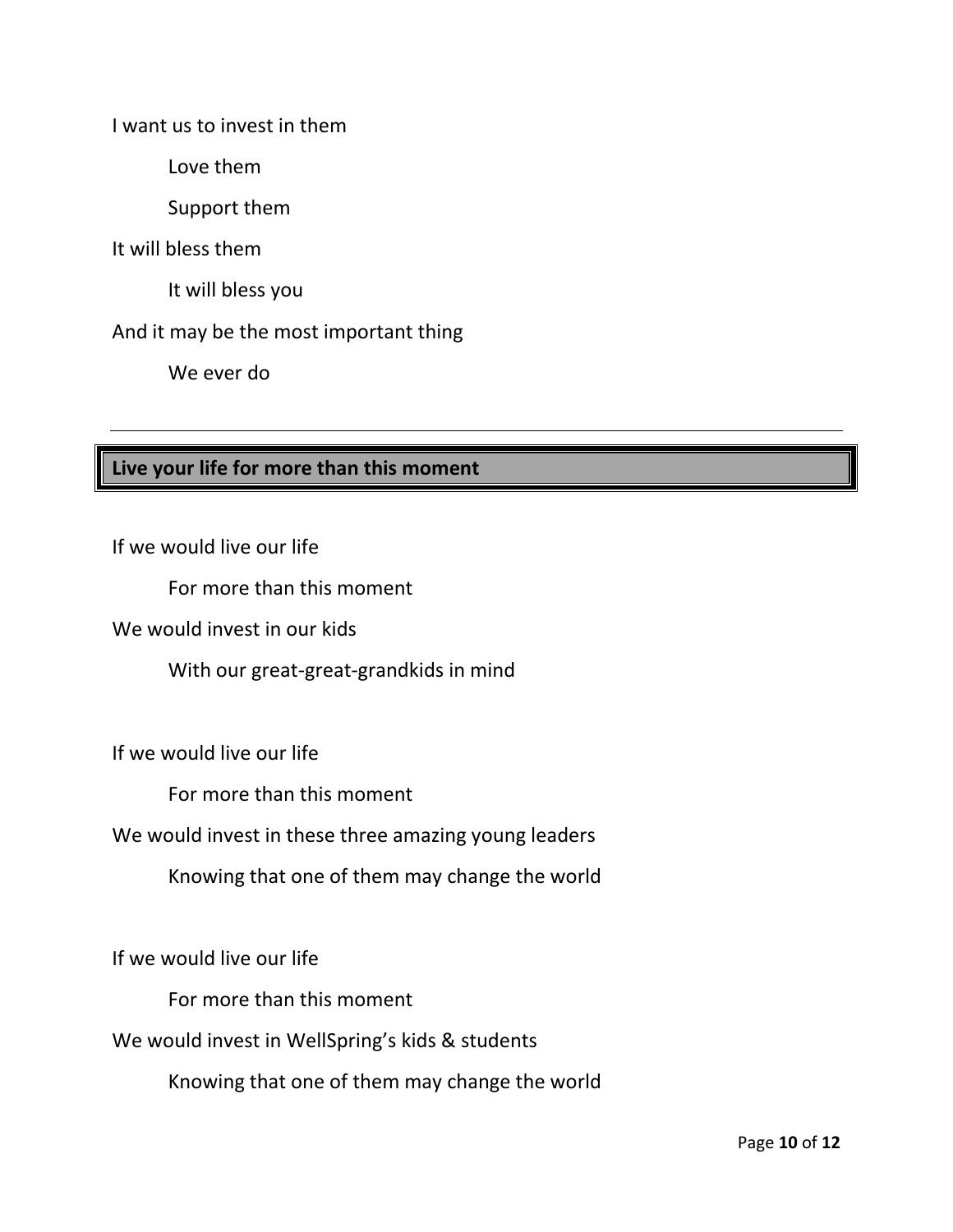If we would live our life

For more than this moment

We would get our own spiritual houses in order

Knowing that any moment the end may come

For the world

Or for us

The Bible teaches us that Jesus lived

For more than the moment

**Hebrews 12:1-2 - fixing our eyes on Jesus, the pioneer and perfecter of faith. For the joy set before Him he endured the cross, scorning its shame, and sat down at the right hand of the throne of God. Consider Him who endured such opposition from sinners, so that you will not grow weary and lose heart.**

The world needs us to

Not grow weary

The world needs us to

Not lose heart

And the world needs us to fix our eyes on Jesus

The most important person to have ever lived

If you don't know Him

If you're not walking with Him in your life

Let us introduce you